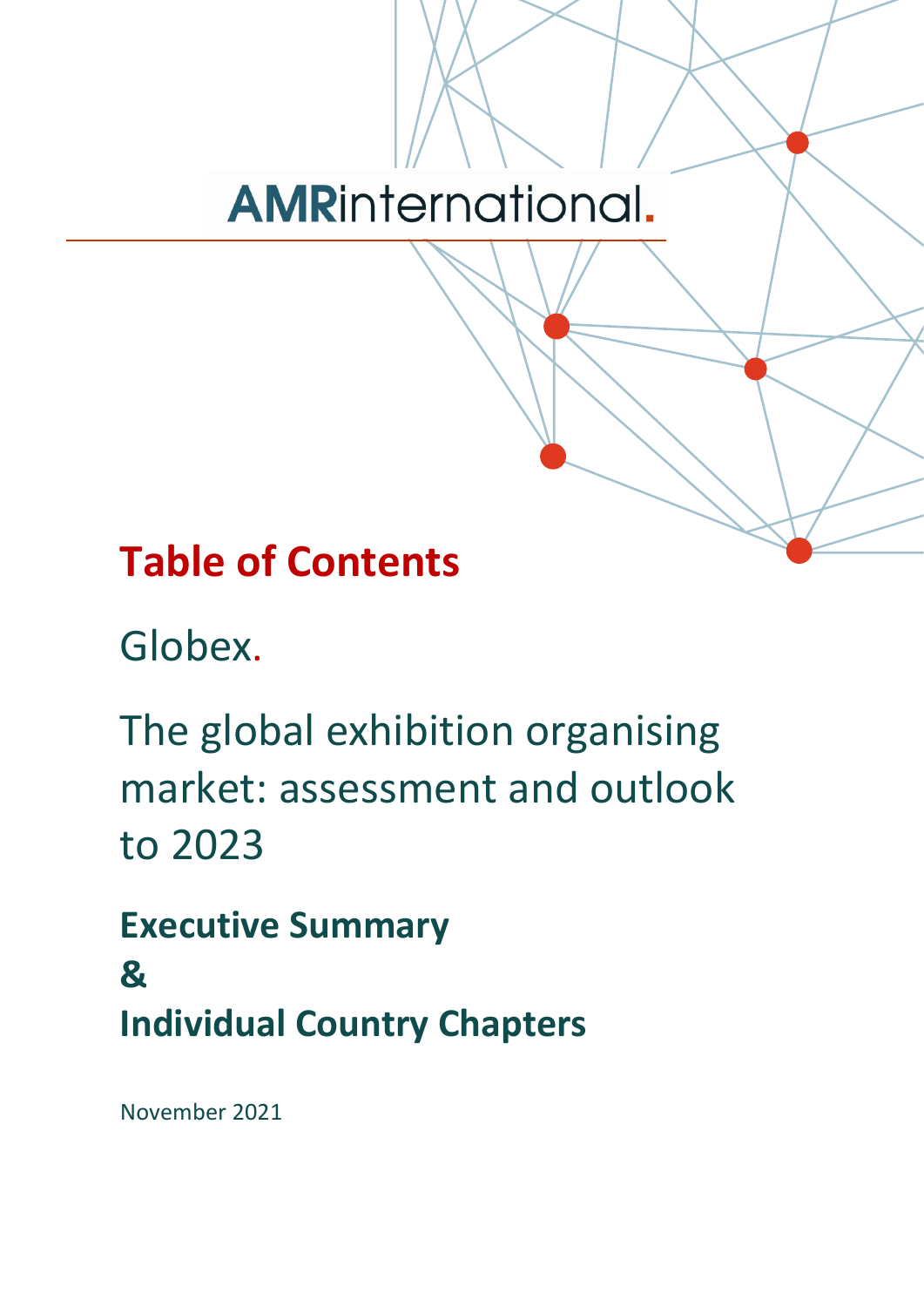## **Table of Contents – Executive Summary**

#### **1. Market summary on historical trends (2015-2020)**

- 1.1. Overall market size and growth
- 1.2 Market size and growth by country
	- Overall market size and development by country
	- Volume development
	- Price development
	- Revenue split
	- Performance of top sectors

#### **2. Market outlook**

- 2.1 Covid impact assessment in 2021
- 2.2 AMR's vision of the exhibition industry post-COVID
	- Forecast market dynamics (2020-2023)
	- Acceleration of digital developments within the exhibition industry
	- A look ahead

#### **3. Venue landscape**

#### **4. Competitive landscape**

- 4.1 Overview
- 4.2 Acquisition activity
- 4.3 Top 10 international organiser profiles
	- Informa Markets
	- RX (formerly Reed Exhibitions)
	- Messe Frankfurt
	- Clarion
	- Comexposium
	- Messe München
	- Messe Düsseldorf
	- Hyve
	- GL events
	- Deutsche Messe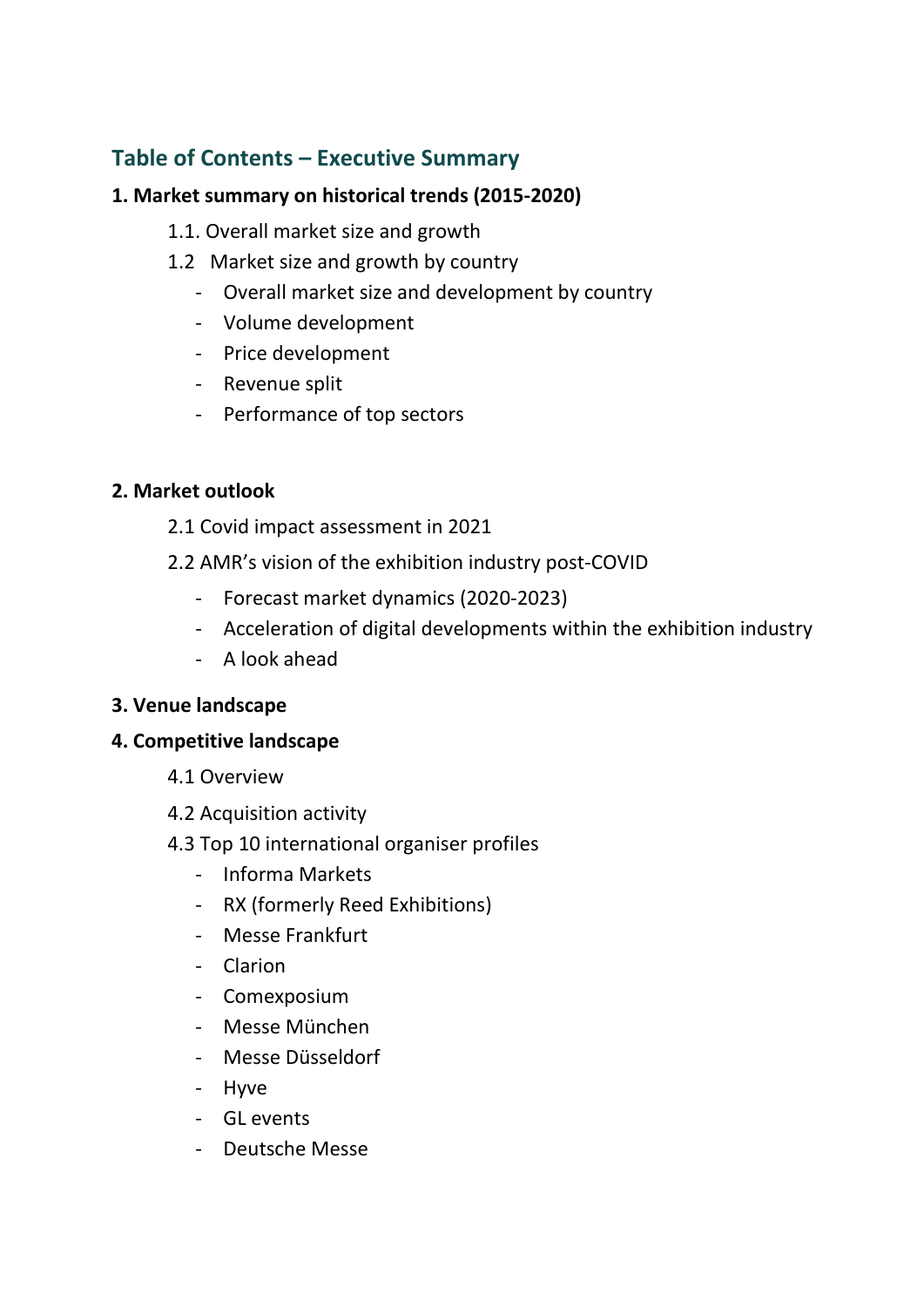## **5. Country summaries**

- Brazil
- China Hong Kong
- Mainland China
- France
- Gulf Cooperation Council GCC
- Germany
- Hong Kong
- India
- Indonesia
- Italy
- Mexico
- Russia
- Southeast Asia (excluding Indonesia)
	- o Macau
	- o Malaysia
	- o Philippines
	- o Singapore
	- o Thailand
	- o Vietnam
- Turkey
- UK
- US